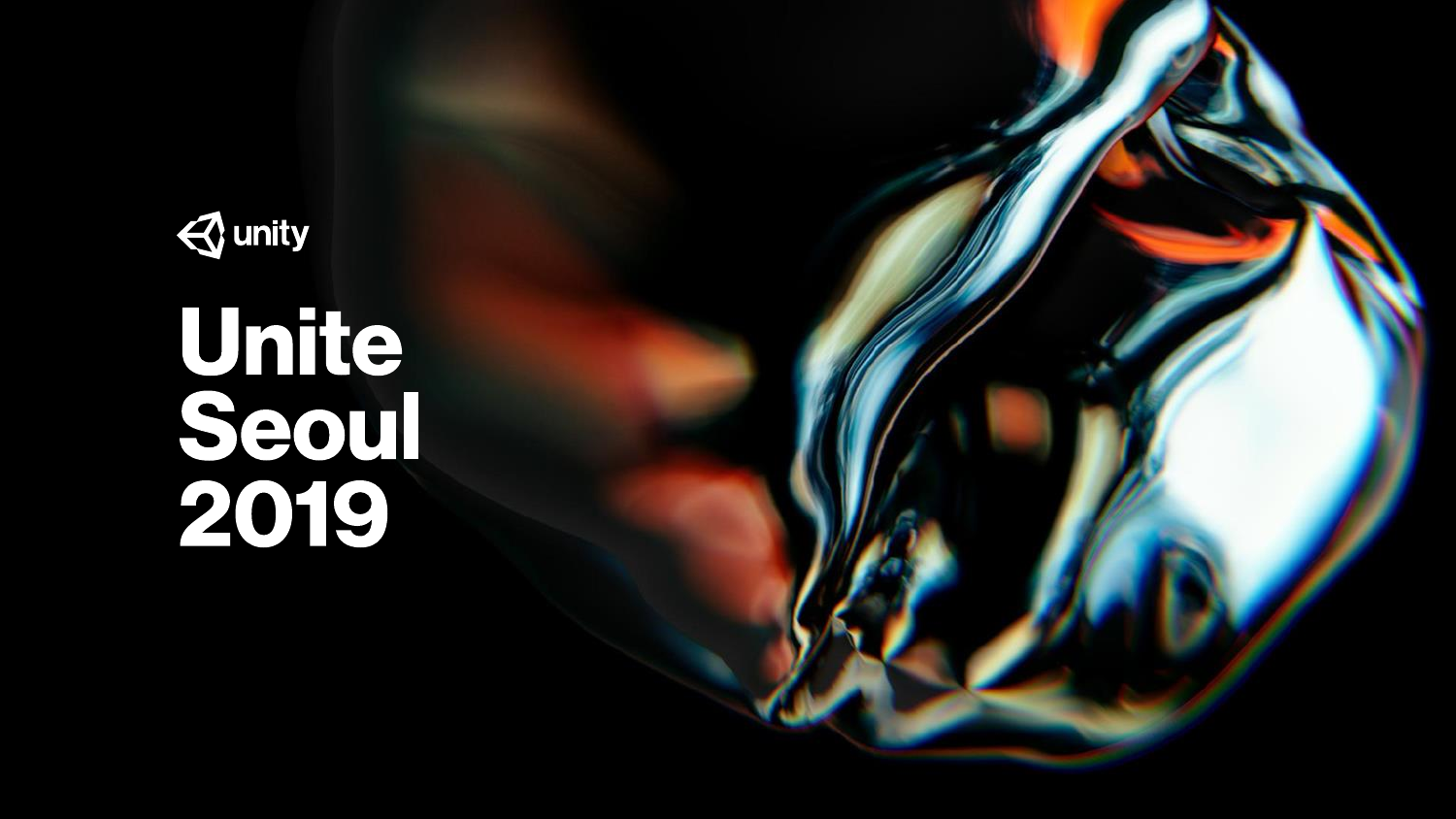# Blending Gameplay and Storytelling in Timeline: Improvements in 2019

Ciro Continisio - Technical Evangelist

**Unite** 5001

← unity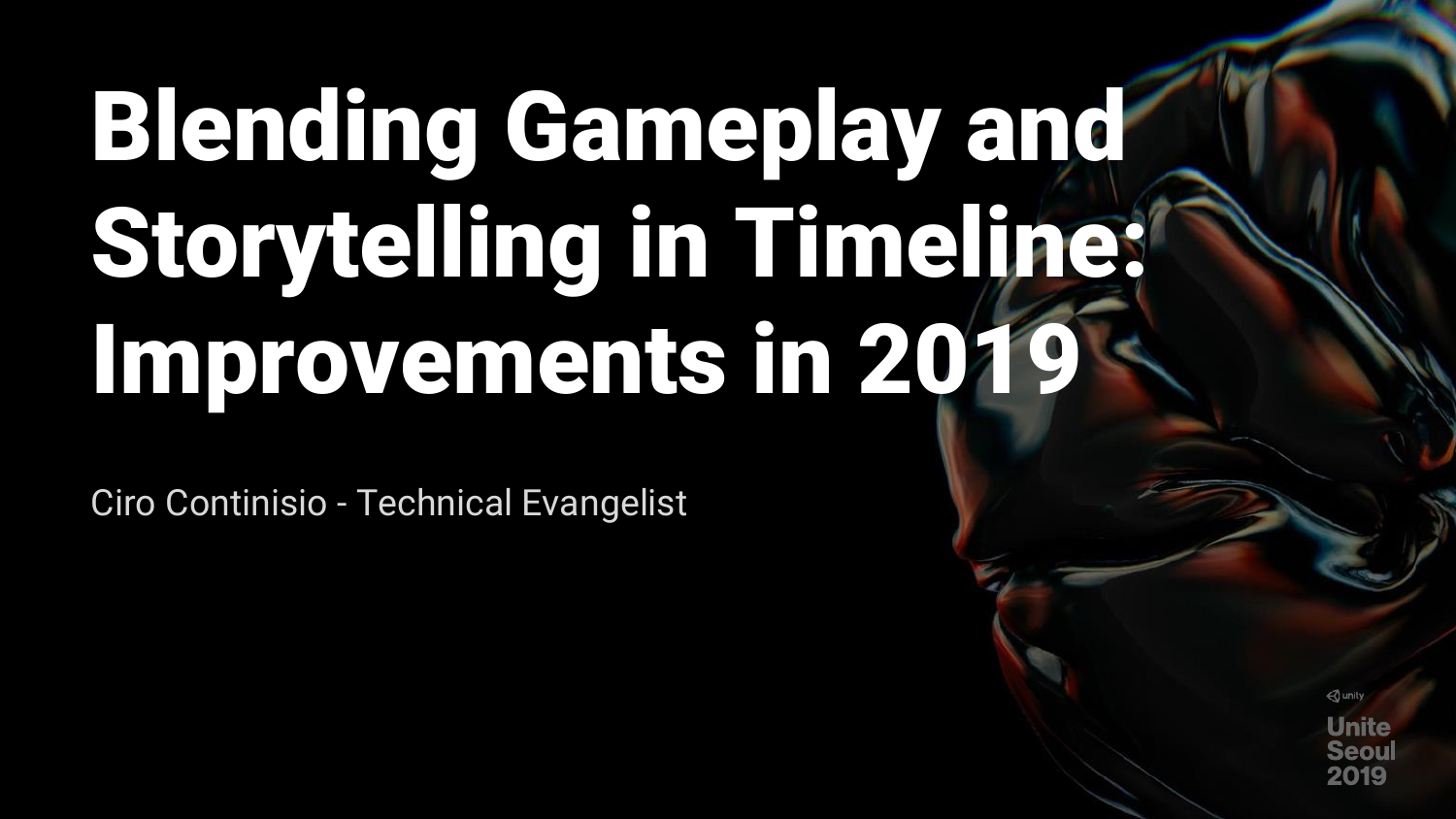### **Timeline improvements 18.3 & 19.1**

- Markers and Signals
	- Custom markers
- Animator track offset (improved)
- Audio track controls (improved)
- Control track nesting

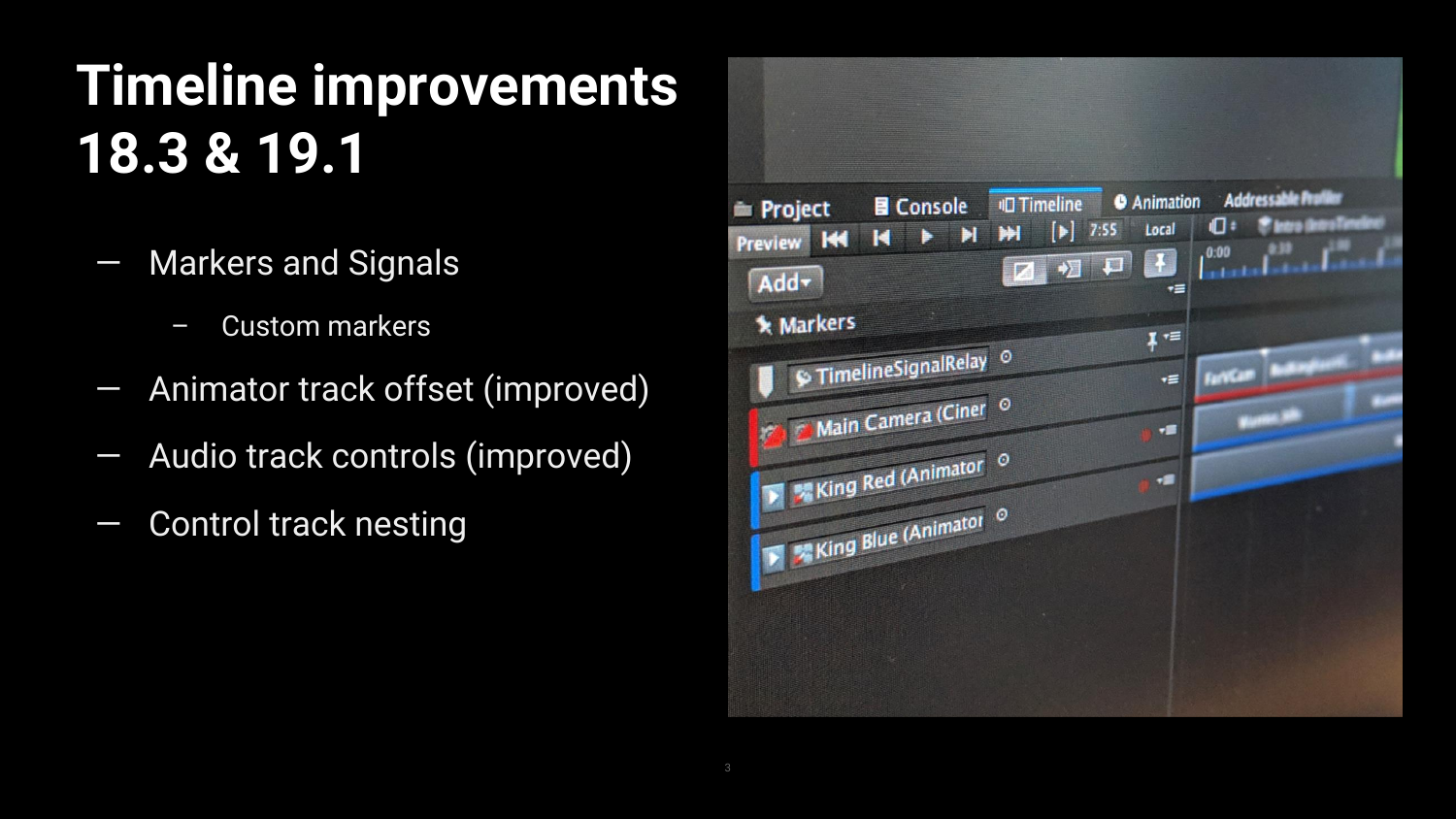# Markers and Signals

 $\triangleleft$  unity **Unite**<br>Seoul 2019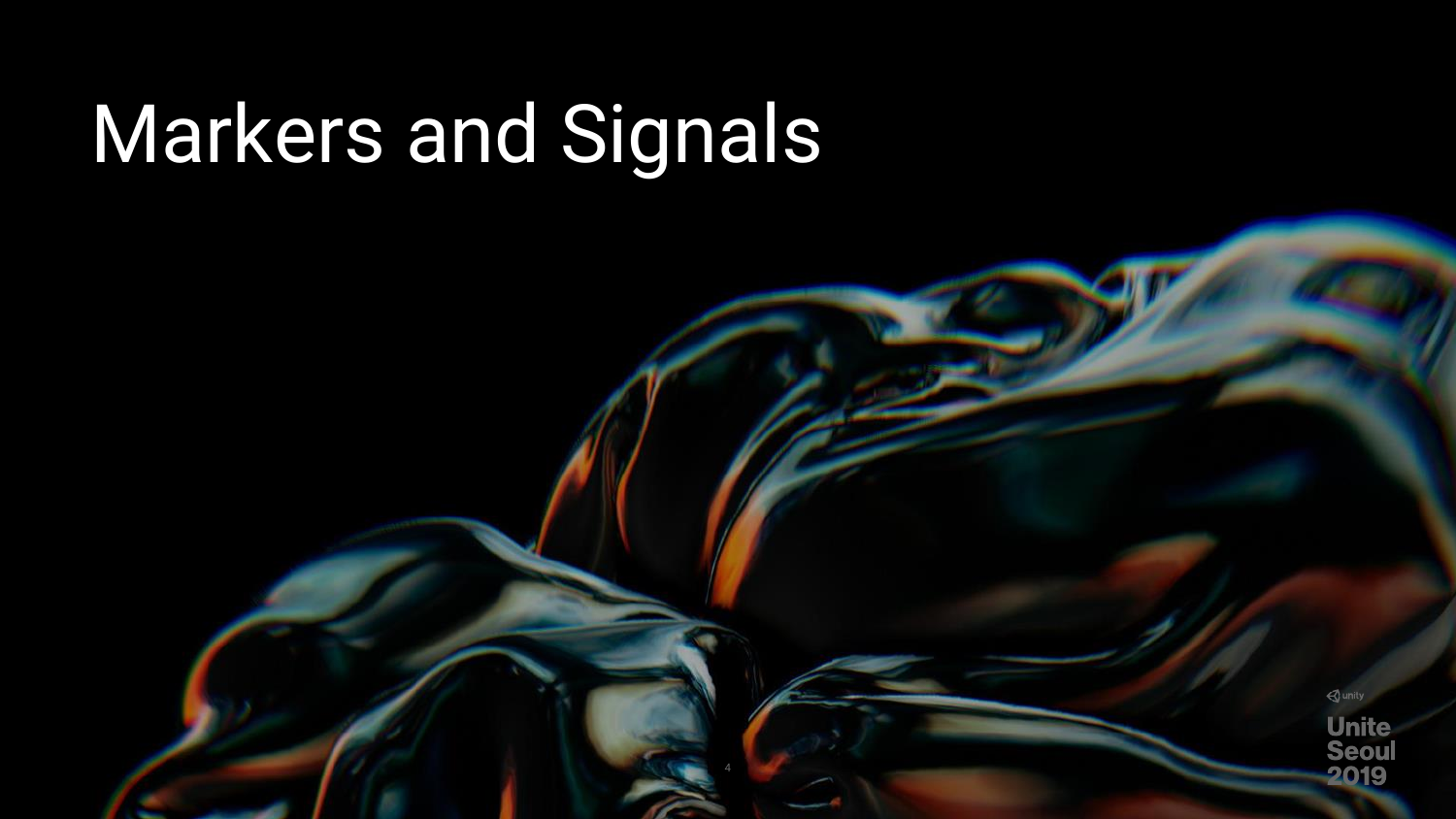#### **Markers**

Markers give the ability to mark an **instant** in time on a Timeline.

They are **opposed to clips**, which represent a continuous segment of time (and have a start, a duration and an end).

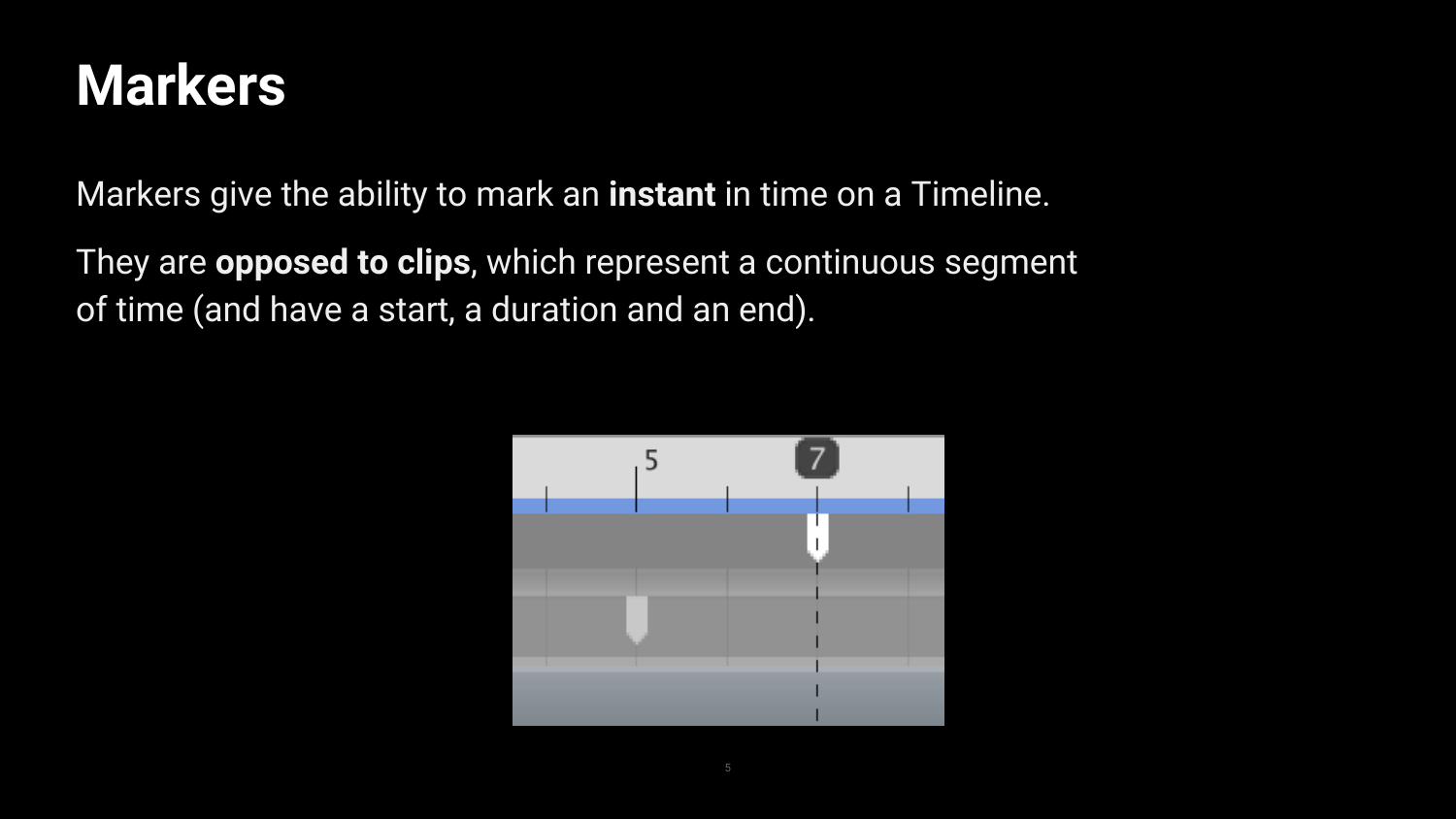### **Signals**

Signals are a specific type of marker, and require 3 parts to work:

- **Signal Emitter** on the Timeline, which emits the notification
- **Signal** (Asset) which is the channel through which the notification is broadcasted
- **Signal Receiver** (Component)

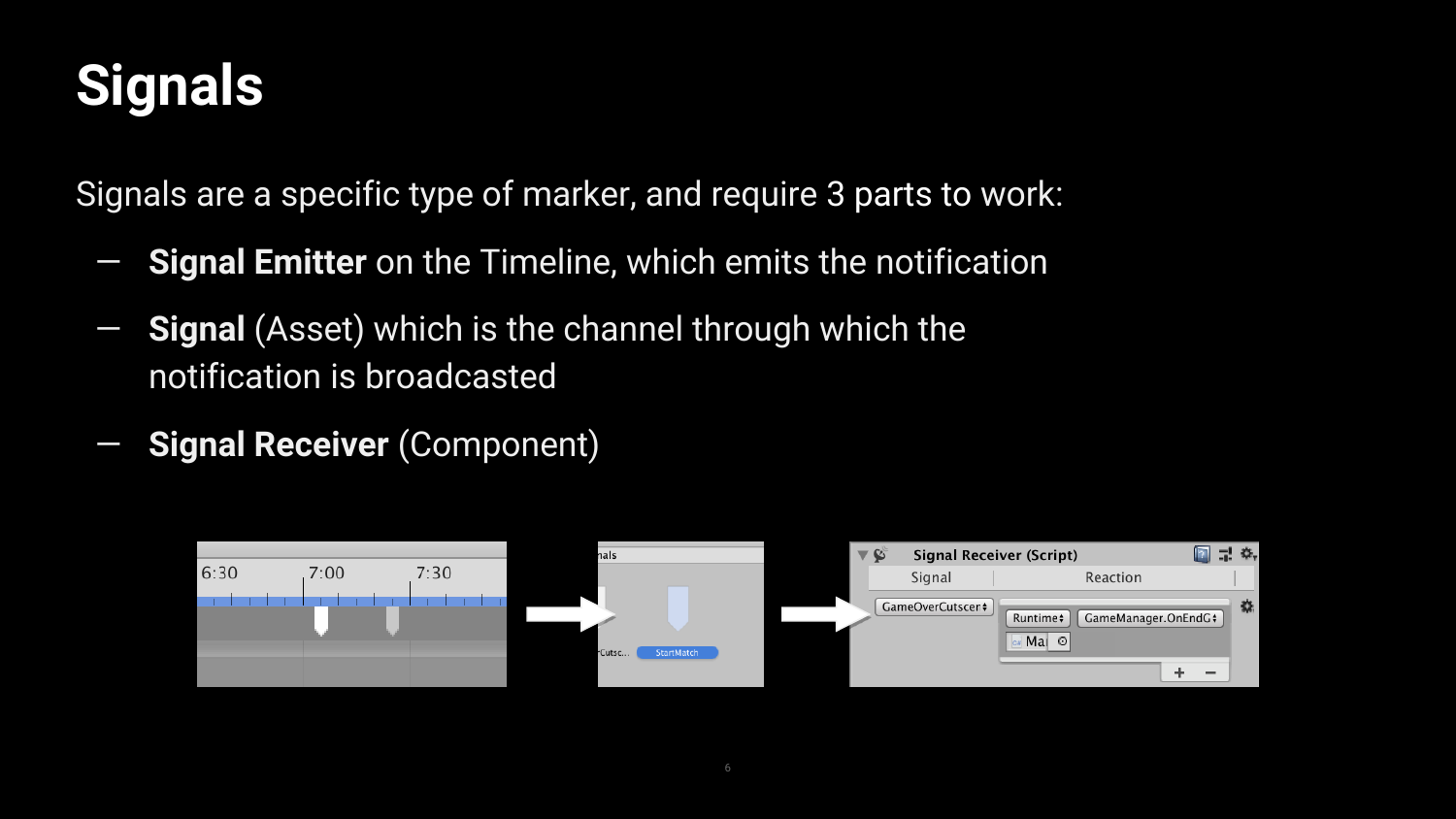# Let's see it in the editor

 $\triangleleft$  unity **Unite Seoul** 2019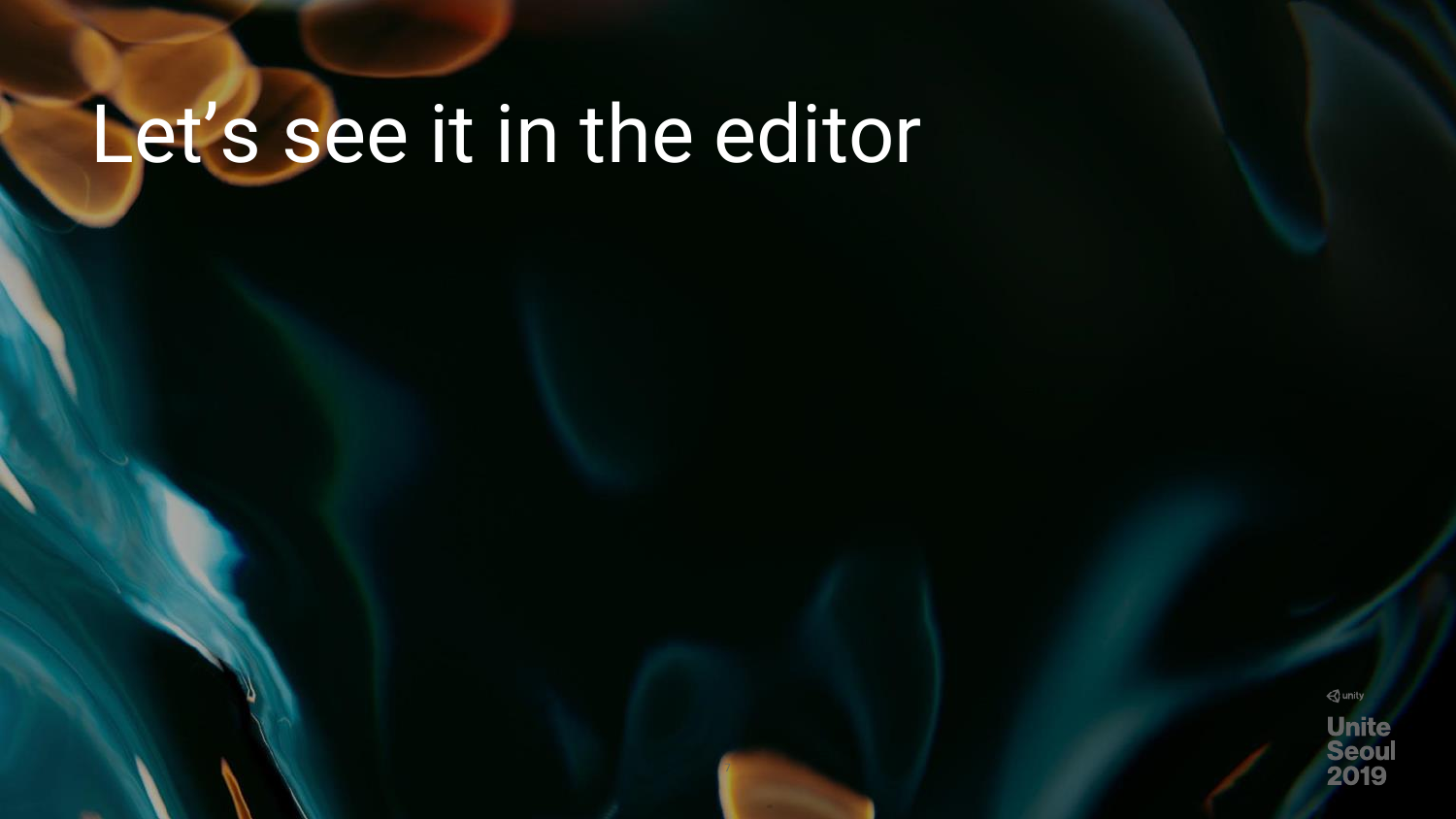### **Signals - Different ways to use them**

You can put markers and Signals in three different places:

- 1. On the Timeline's own Markers track
- 2. On a dedicated Signals track
- 3. On any track that supports a binding

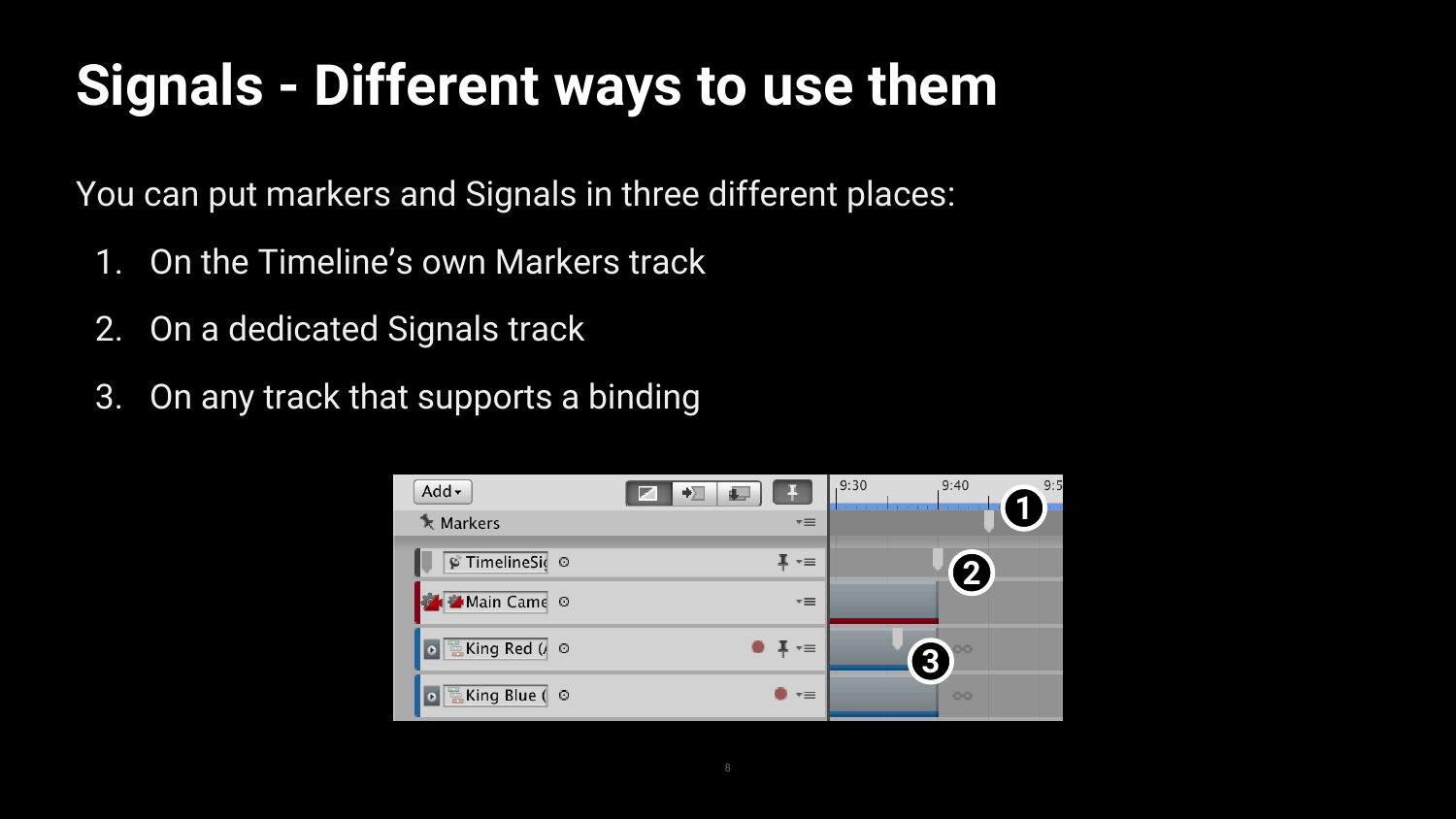### Custom markers

 $\triangle$  unity **Unite<br>Seoul<br>2019**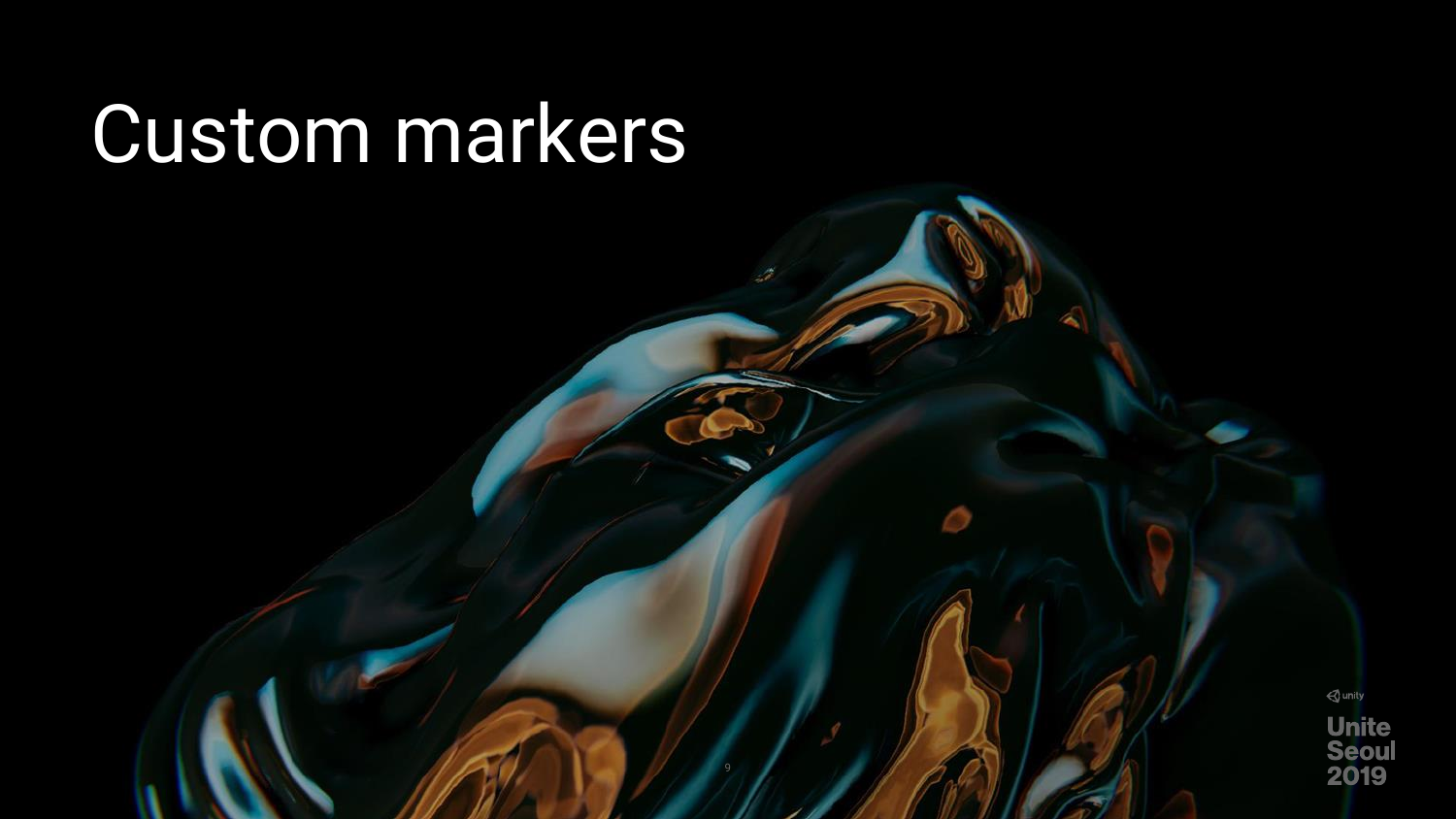### **Creating your custom marker**

To create a simple marker, you need 1 script:

— One which defines the marker, inheriting from Marker

To make the marker trigger code, you need 2:

- **Marker**: Inherits from Marker, implements INotification
- A **MonoBehaviour**: implements INotificationReceiver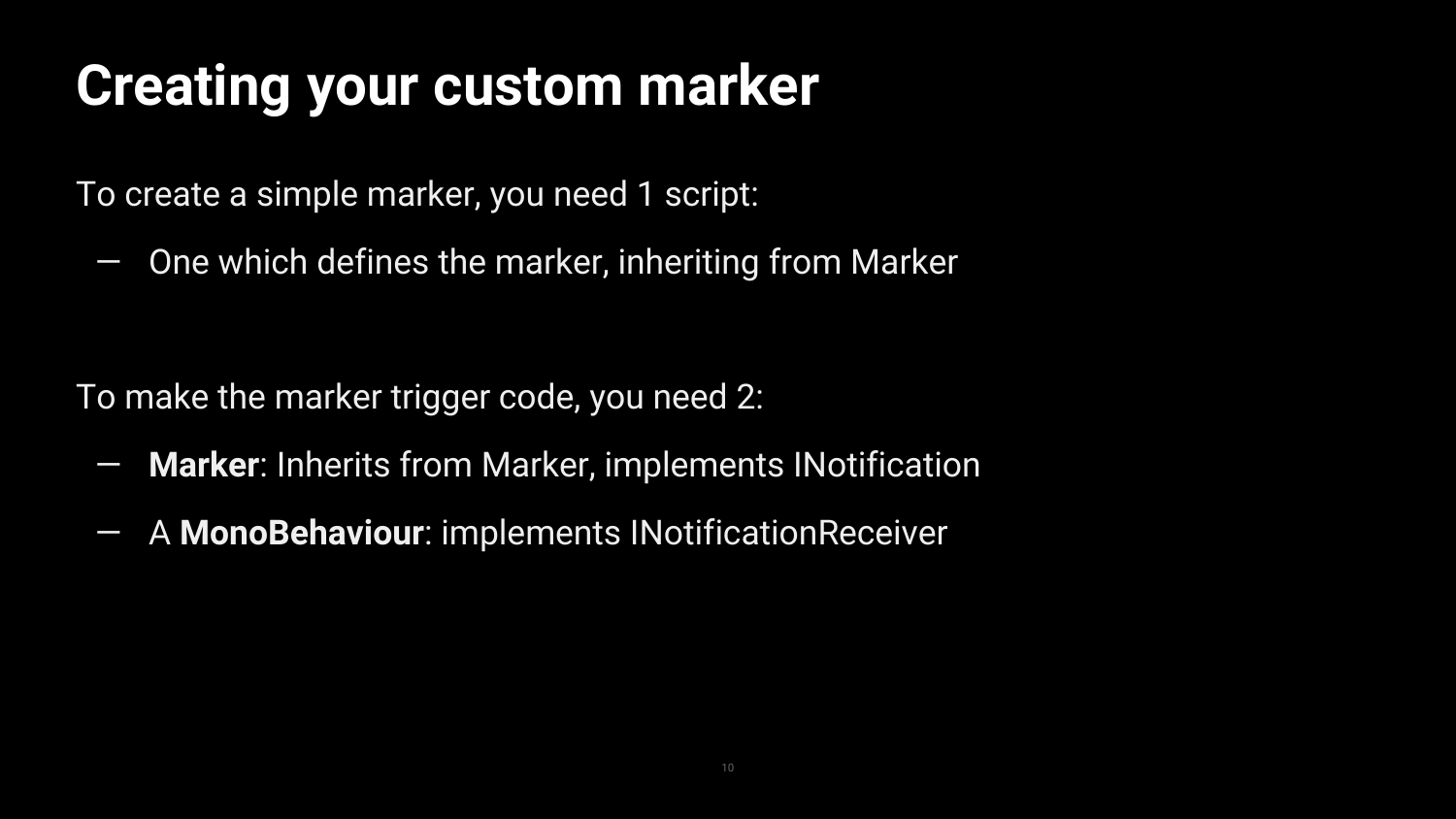# Let's see it in the editor

 $\triangle$  unity **Unite Seoul** 2019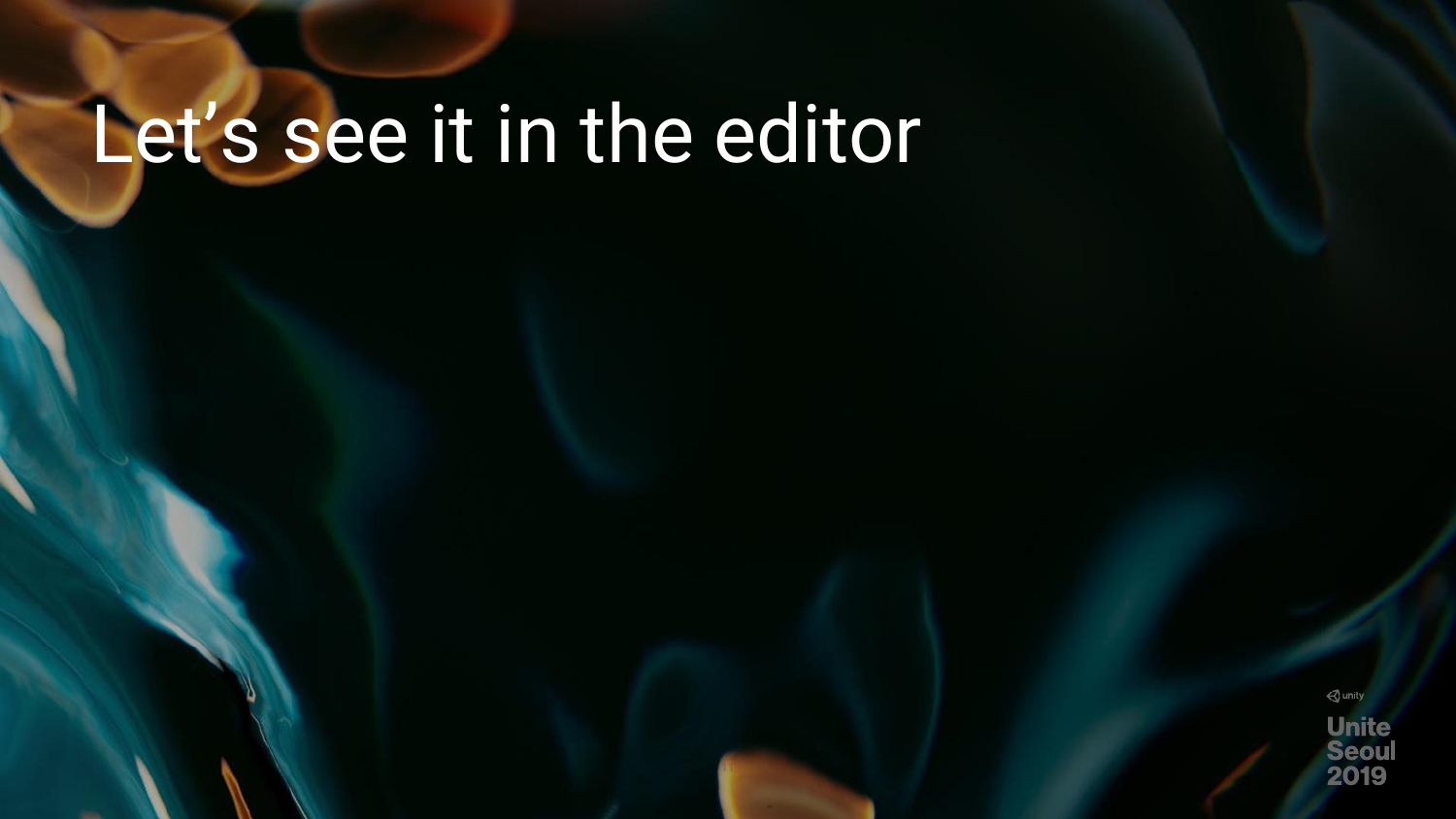#### **CardMarker: the marker on the Timeline**

| $\mathbf{1}$   | [Serializable, DisplayName("Card Marker")] |                                                               |
|----------------|--------------------------------------------|---------------------------------------------------------------|
| 2              |                                            | public class CardMarker : Marker, INotification               |
| $\mathbf{3}$   | $\mathcal{L}$                              |                                                               |
| 4              |                                            | public CardData card;                                         |
| 5              |                                            | public Vector3 position;                                      |
| 6              |                                            | public Placeable. Faction faction;                            |
| 7              |                                            |                                                               |
| 8              |                                            | //required by INotification but we're not actually using it   |
| $\overline{9}$ |                                            | public PropertyName id { get { return new PropertyName(); } } |
| 10             | ł                                          |                                                               |
| 11             |                                            |                                                               |
| 12             |                                            |                                                               |
| 13             |                                            |                                                               |
| 14             |                                            |                                                               |
| 15             |                                            |                                                               |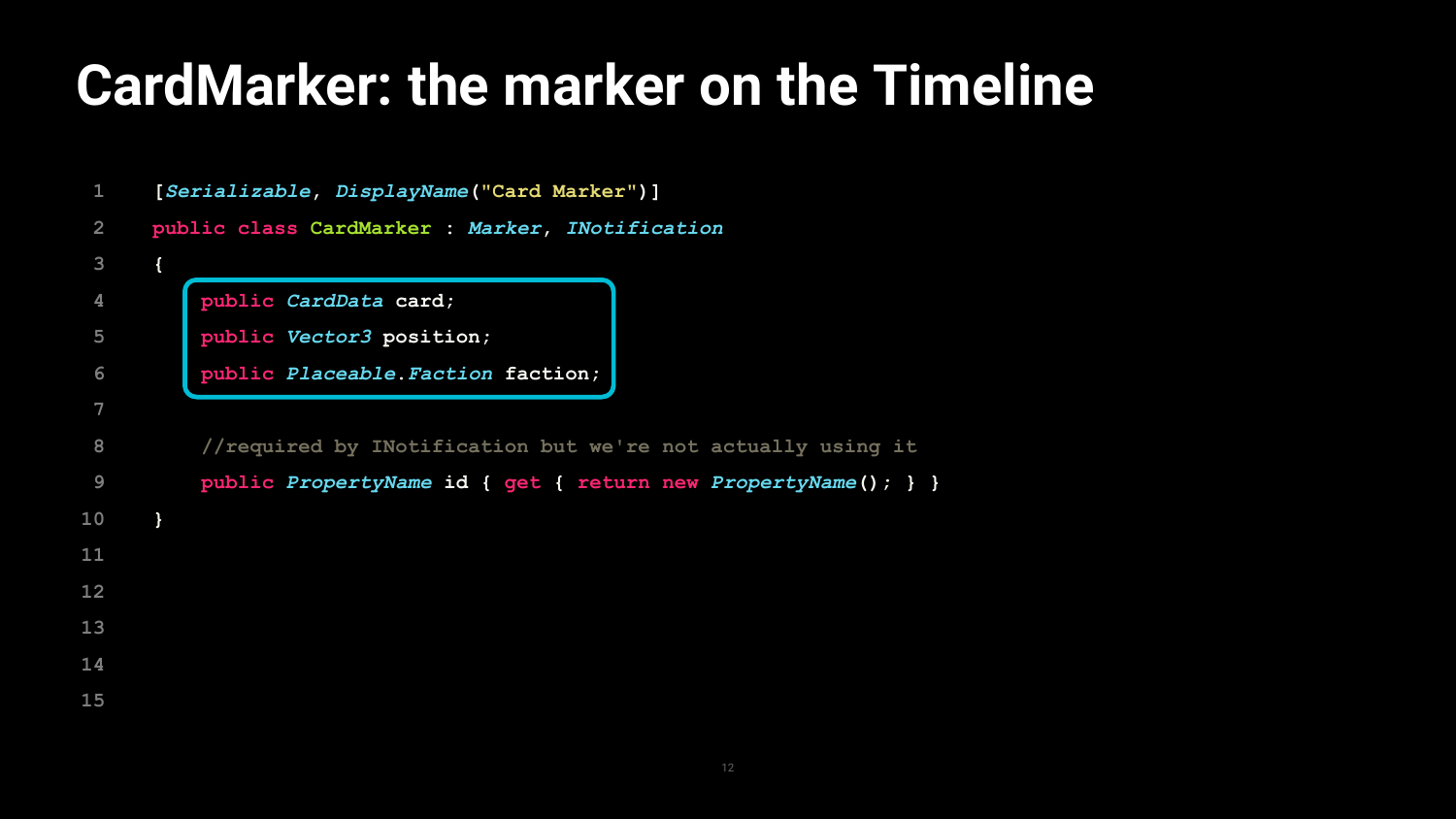#### **CardPlayerBridge: receives the notification**

```
1
 2
 3
 4
 5
 6
 8
 9
10
11
12
13
14
15
      public class CardPlayerBridge : MonoBehaviour, INotificationReceiver
      {
          public GameManager gameManager; //public reference
          //will ask the manager to play a Card
          public void OnNotify(Playable origin, INotification notification, object context)
          {
              CardMarker cm = notification as CardMarker;
              if(cm != null)
                  gameManager.UseCard(cm.card, cm.position, cm.faction);
          }
      }
```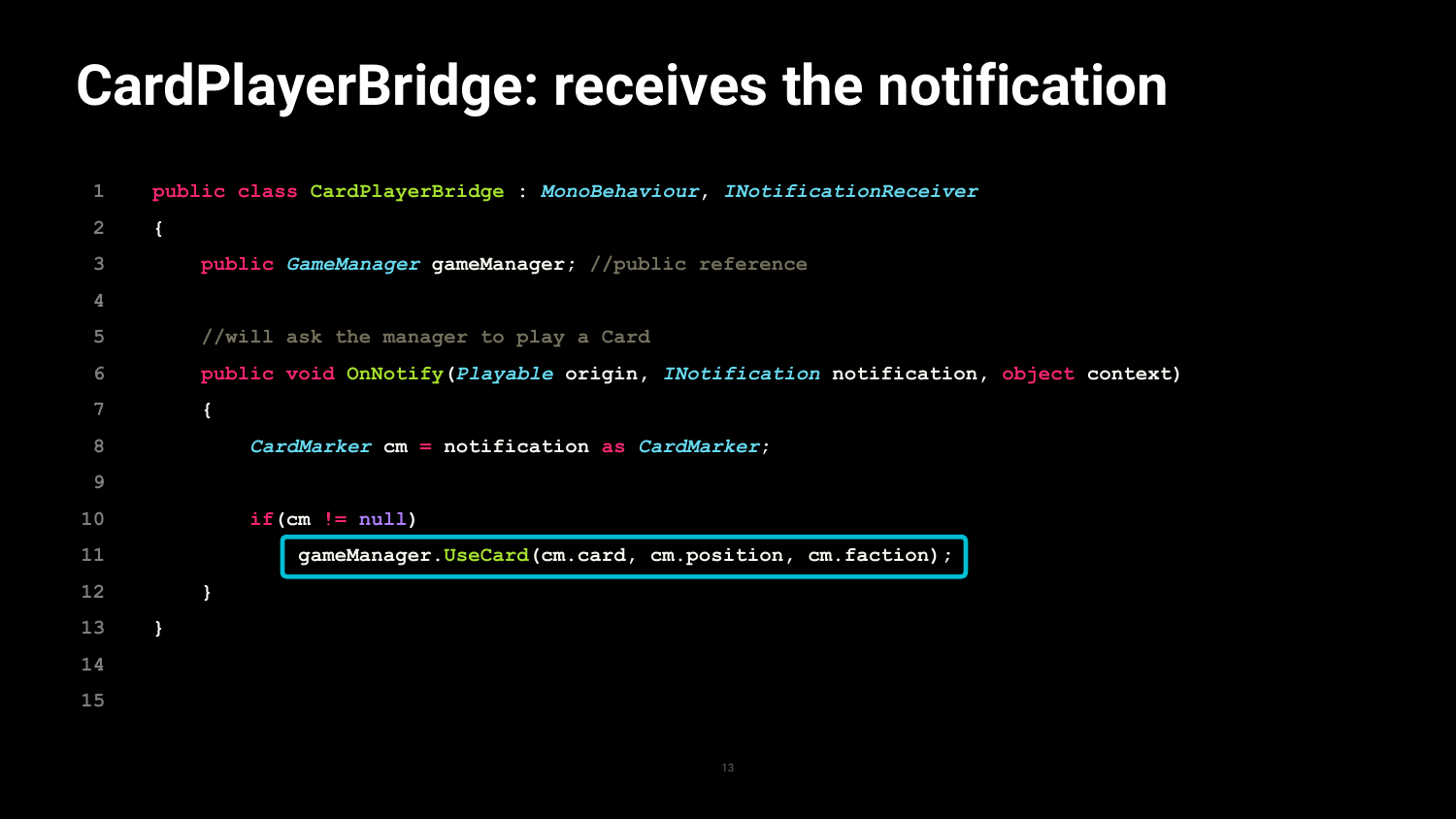# Other improvements

 $\triangle$  unity **Unite Seoul** 2019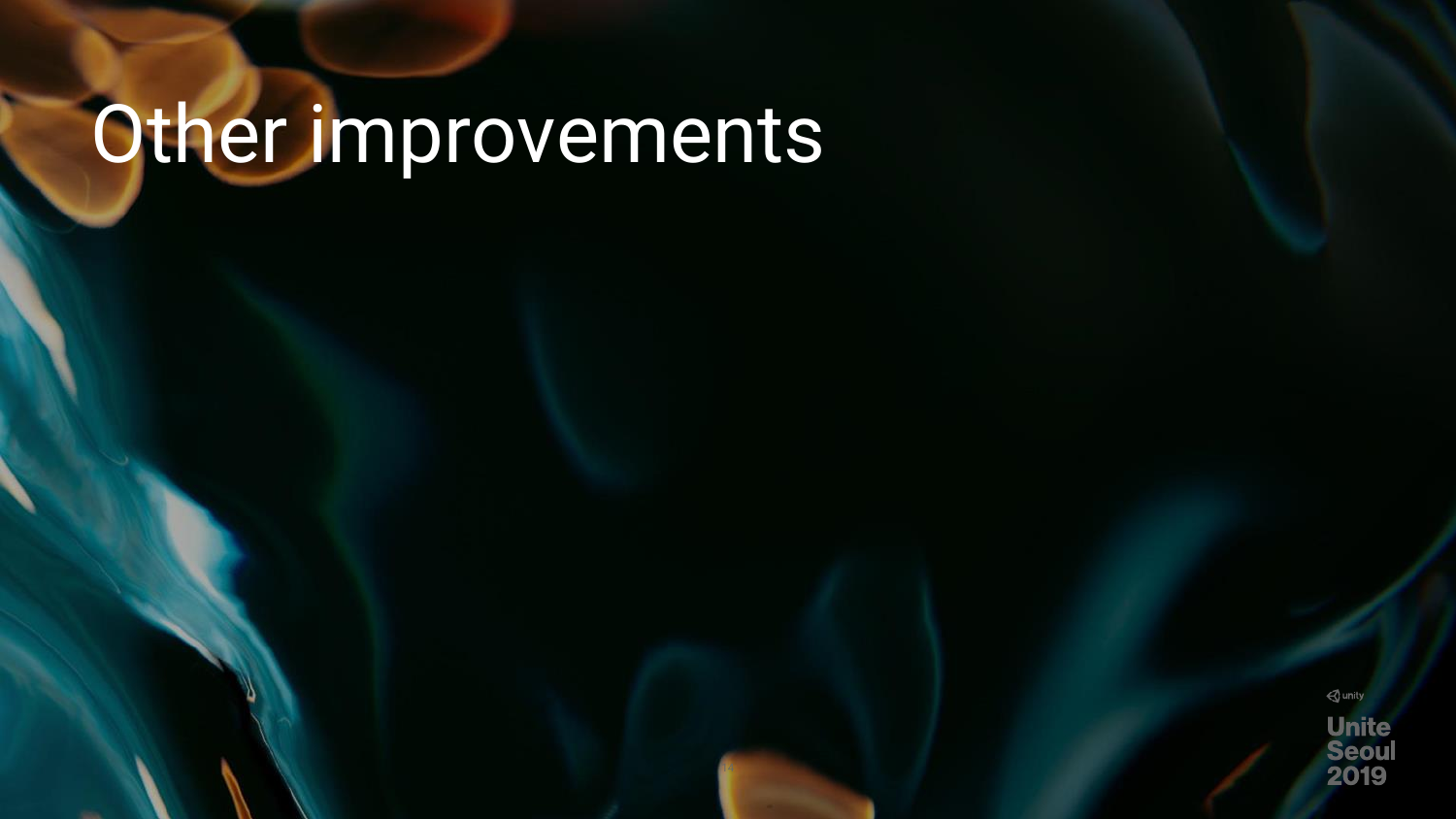#### **Extra resources**

Unity Blog | Ideas on creative uses for Timeline with custom clips bit.ly/CreativeTimelineBlogPost

YouTube | Same as above but in video format bit.ly/CreativeTimelineYoutube

Unity Blog | A guide to get started on creating custom tracks/clips bit.ly/GetStartedScritpingTimeline